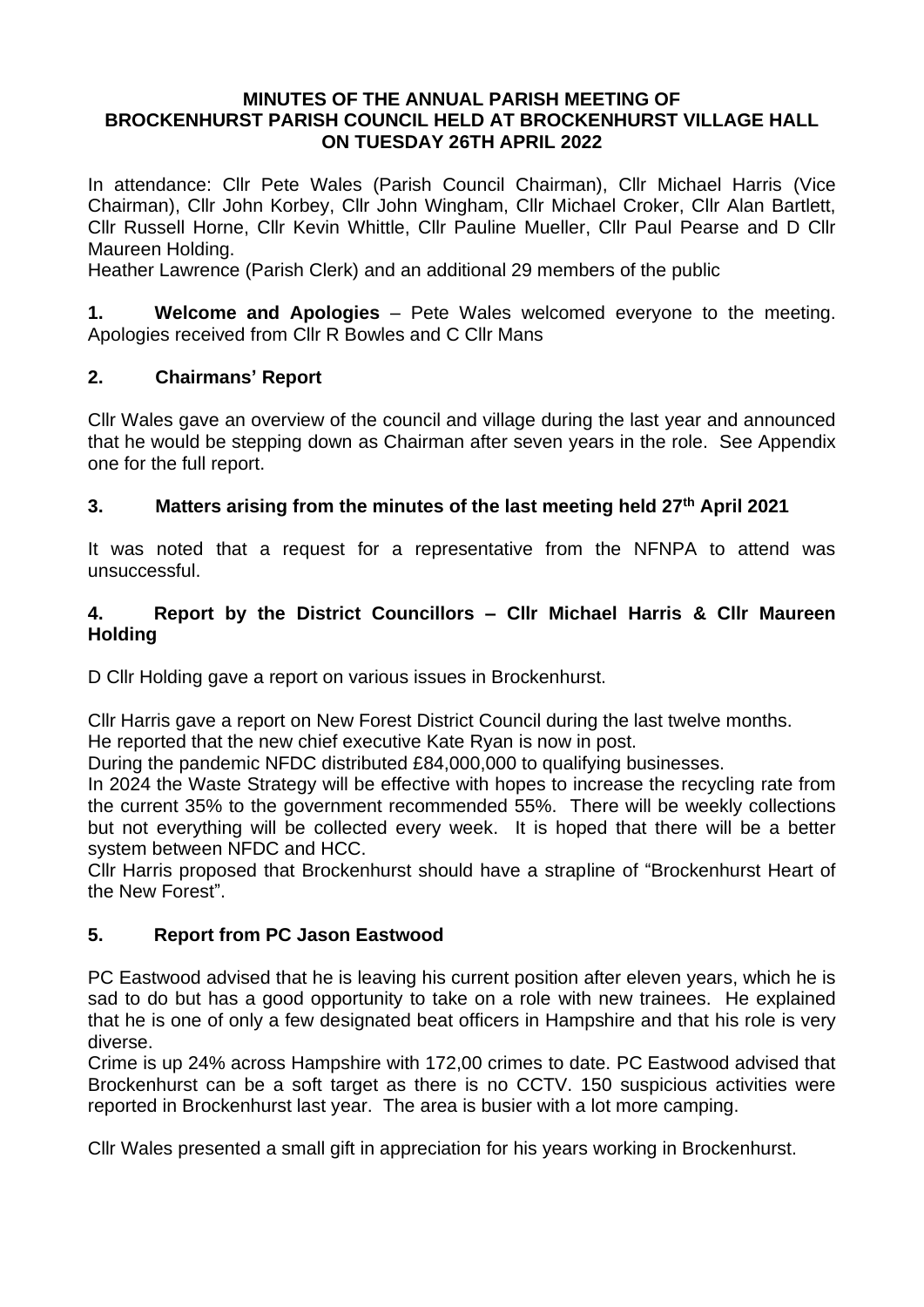## **6. Report from Brockenhurst College**

Limor Feingold gave an update on the college explaining how the college adapted to remote teaching and learning during Covid-19.

The first year was financially difficult but they were helped by the government covid funding.

Student numbers are now 2866 with the potential to increase + 14% over the next six years.

Limor gave a short presentation on the colleges building project. The plans for the singlestorey, modular structure at the rear of the College's main campus in Brockenhurst are currently at the pre-planning stage with New Forest National Park Authority.

The application is for a 1,200 square-metre building incorporating a Special Educational Needs and Disabilities (SEND) Independence HUB. The structure would also house the College's existing Foundation Studies department.

Under the plans, there would be ten new classrooms, social space, staff space, meeting rooms, a medical room, a hygiene room and a sensory room, among other facilities.

£4m of funding is being provided from the Department for Education (DfE) £83m Post-16 Capacity Fund, which is earmarked for accommodating a forecast spike of around 260,000 additional 16-19-year-old learners from 2023.

Creating a dedicated facility for SEND learners and Foundation Studies students at Brockenhurst College would free up existing facilities to help accommodate the expected influx of extra students.

The DfE award has been made possible through match funding of £0.9m by Hampshire County Council under its Living Futures project aimed at creating SEND Independence Hubs across the county to help learners develop independent living skills.

## **7. Report from Brockenhurst Primary School**

John Littlewood, headteacher gave an update on the Primary School.

The Pre-School moved onsite in 2020 and the running was taken over in 2021

and there are 24 places. This now means that the school can accommodate children from 2 – 11 years old for 48 weeks of the year between 7.30am – 6.00pm.

The school has 34 volunteers which helps to make the village part of the school. The school is equipped to help children with the next stage of their life and has stronger partnerships with other education providers.

## **8. Report of the Nalder Trust Charity**

Cllr Croker gave an interesting report on the Nalder Trust, the future plans and the search for further information about Miss Nalder. See **Appendix two** for the full report.

## **9. Report from Brockenhurst Village Trust**

Sarah Neller gave an interesting update on the village hall. See **appendix three** for the full report.

## **10. Report from Lymington Hospital Friends**

Mike Hodges and Arthur England gave an interesting presentation on the work of the Hospital Friends. The presentation included details of what equipment the Friends have been able to purchase for the hospital and the impact this has had on the services the hospital can offer, the patients and the NHS.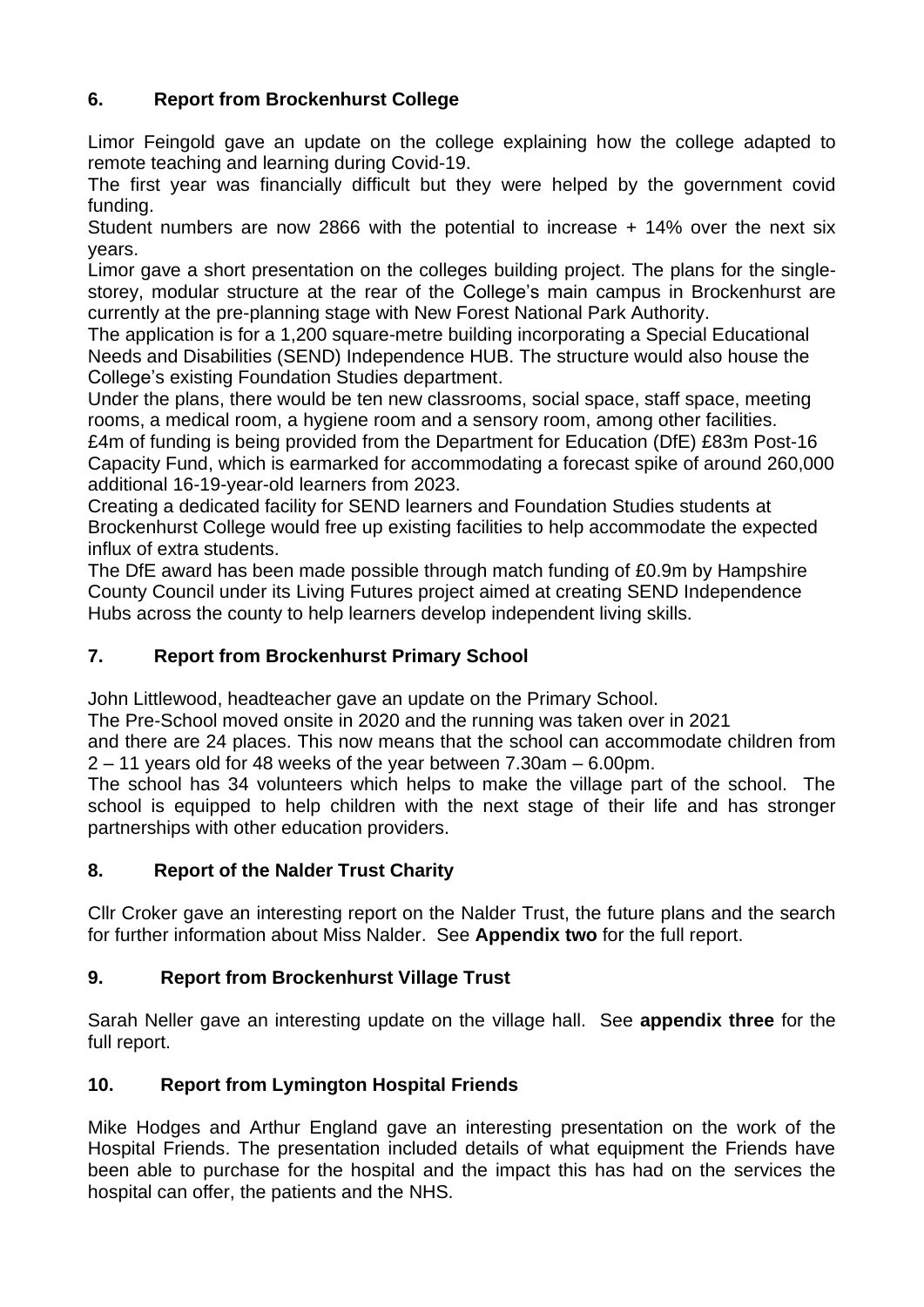## **11. Report from Friends of Brockenhurst**

David Eley gave an update on the work done by Friends of Brockenhurst. See **appendix four** for the full report.

## **12. Report from Greener Brockenhurst**

Patrick Andrews gave a short report. Greener Brockenhurst has been formed just over a year ago. It has been able to provide the recycling shed in the Village hall car park. The Eco fair last year which 500 people attend. The event will take place this year on the  $9<sup>th</sup>$ July.

Projects including Making Space for Nature nappy library, plastic free community group and a home energy solutions event.

A repair café will open for the first time on Saturday 30<sup>th</sup> April.

#### **13. Report about Speedwatch Scheme**

Jonathan Doughty gave a short report about the Speedwatch Scheme and the hope that this could be set up in Brockenhurst in the future. It would require a minimum of six volunteers, who would receive training. A budget of between £2000-£6000 would be needed to purchase the equipment.

#### **14 Platinum Jubilee celebrations**

Cllr Harris gave an update on the Platinum Jubilee Celebrations to be held on Saturday 4<sup>th</sup> June.

The celebrations will be held in three locations, Brookley Road, with the road closed between 11am- 6pm to allow for vintage cars to be displayed and live music. The Football Club will have stalls, live music, food and drink. The Village Hall are inviting residents from local care homes for afternoon tea and live music. Old film footage and The Derby will be shown.

## **15. Questions/comments from Members of the Public** None

## **16. Chairman's Closing Remarks**

The Chairman thanked the members of the public for attending and all those who had made presentations.

A presentation was made to Anne and Keith Nolan for their help with providing refreshments at this meeting and many previous Annual meetings over the years.

The meeting closed at 9.18pm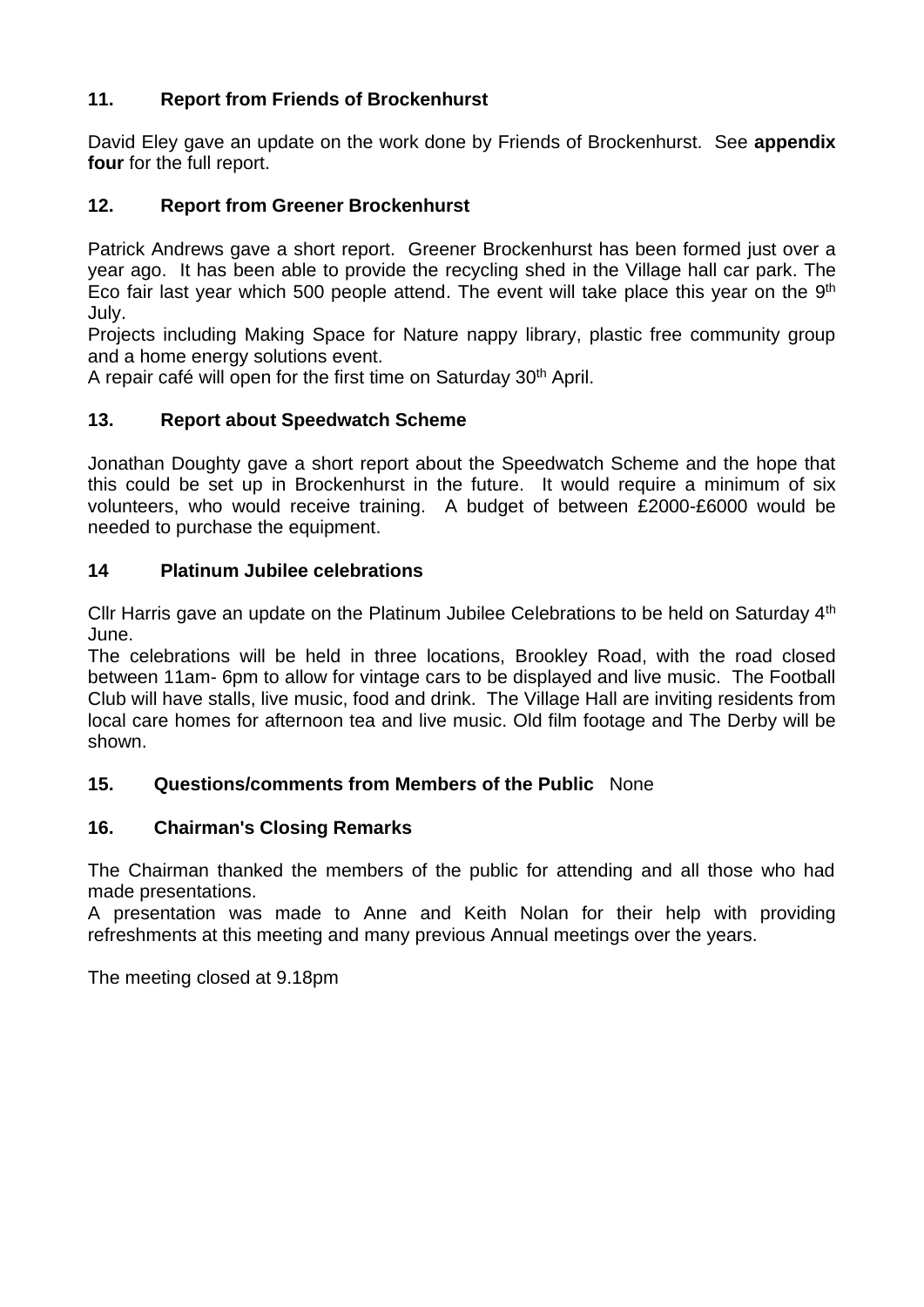## **Appendix one**

## **Chairman's Report given by Cllr Pete Wales**

#### **2022 APM Report**

After 9 years as a Councillor and seven as Chairman I am formally announcing tonight that I am stepping down from the role of Chair. I have regarded it as an immense privilege and have always remained respectful of the responsibility and heritage that the position carries.

It doesn't take long to discover that the opinions of residents are not only diverse but also passionate. Nevertheless there is common ground as we all want the best for the village. This does require collective effort and collaboration so I want to thank my fellow councillors for their confidence in me and for the voluntary support they have shown.

It is the right time to depart as we have a stable staff resource and I would like to thank our Clerk, Heather, for her outstanding commitment since she has been in post because she cares and not because it's her job. She has great support from Tiffany, the new Assistant Clerk and Ray our Groundsman. Mina Beckett and Mary Pattison have also given support during the year and many thanks go to both of them as well. We also have a full complement of experienced Councillors following the election of Paul Pearse who I would like to welcome tonight to his first APM. Paul replaces Richard Wolstenholme who I would also like to thank for his continuing support and contributions. So now is the right time for the next generation to step forward and take responsibility as we approach the Council elections in 12 months time.

This is therefore my report of our year as your Parish Council.

Firstly, it is great to see you all in person as the Council has been able to get back to F2F meetings though we continue to press the Government to allow virtual meetings in the future given their success. As a Parish Council we have supported residents by providing grants to Victim Support, Citizens Advice, Compass Counselling and Wessex Cancer this year.

Unfortunately, we made the decision not to have a Fun Evening last Christmas but my thanks go not only to Russell Horne who spends many hours ensuring the village Christmas lights are terrific but also to Mr Cooper from Strawberry Fields who donated the tree this year and Oli at Westbeams for helping to erect it and take it down.

Despite the rain the Pancake Races were held and my thanks go not only to Bronya but also the PTA and College for their efforts. Cllr Harris will highlight the events we are organising with others for the Platinum Jubilee celebrations later. Unfortunately, Mike Matthews has covid and is not here tonight but I would like to thank him for organising the Anzac ceremony once again at the weekend which was highlighted on Alun Newman's Radio Solent Breakfast show this morning. You are probably aware that at St Nicholas' church war graves section 3 Indians are buried. On 11th March for the first time the Friends of the Indian Soldiers of the New Forest held a ceremony at the Commonwealth War Graves and they hope to make this an annual event in the future.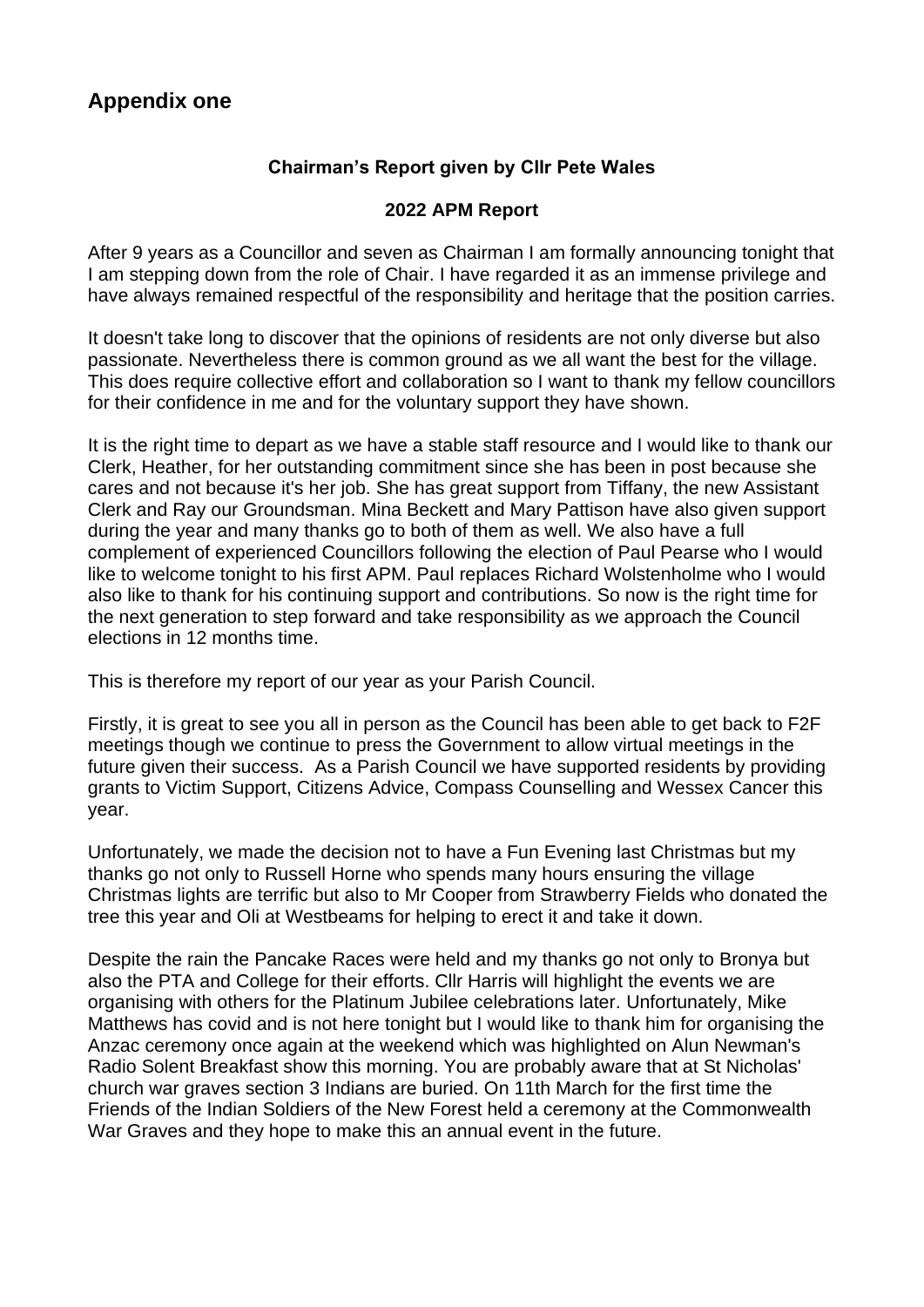Turning to the village infrastructure.

Traffic, parking and highways continue to present significant challenges not only in Brookley Road but also Sway Road and you will be hearing from Jonathan later this evening with regard to Speed Watch. In the meanwhile discussions are taking place not only with the relevant authorities but also with the Friends of Brockenhurst and Greener Brockenhurst about the Experimental Traffic Order on Sway Road and Hampshire County Council on Brookley Road. With the support of local residents, we have after many years of continuous lobbing managed to restrict the parking area between the Watersplash and The Rise.

The footbridge at the end of North Road was closed by Network Rail very quickly as it was found that the upside trestle supporting the staircase was subsiding. A solution has now been found and we are applying pressure for the re-opening as soon as practicable.

Residents were very concerned about the Martin's Corner footbridge and the Parish Council have acted in response but wait for Forestry England's approval for HCC's renovation prior to the Parish Council completing a license for the crossing. On the asset front we have also completed negotiations to purchase Sparks Green at the bottom of Church Lane as we believe that this land can be protected, improved and enhanced as an entrance to the village.

Two consultations have been completed this year; one on burial grounds and the other on speed limits. Government proposals to increase the minimum grave size to 5 metres squared with a 1 metre minimum depth between the water table were both opposed as they would limit the available space in our cemetery.

As a blanket 20mph speed limit would be as difficult to enforce as the current 30mph limit we joined many other Parish Councils in suggesting authorities are given the power in the future to implement selective 20mph areas only.

I would like to finish by thanking all of you. The Parish Council has not always been able to provide you with the answers you wanted but I personally have immensely enjoyed the many challenges you, the residents, have given to us! Thank you very much.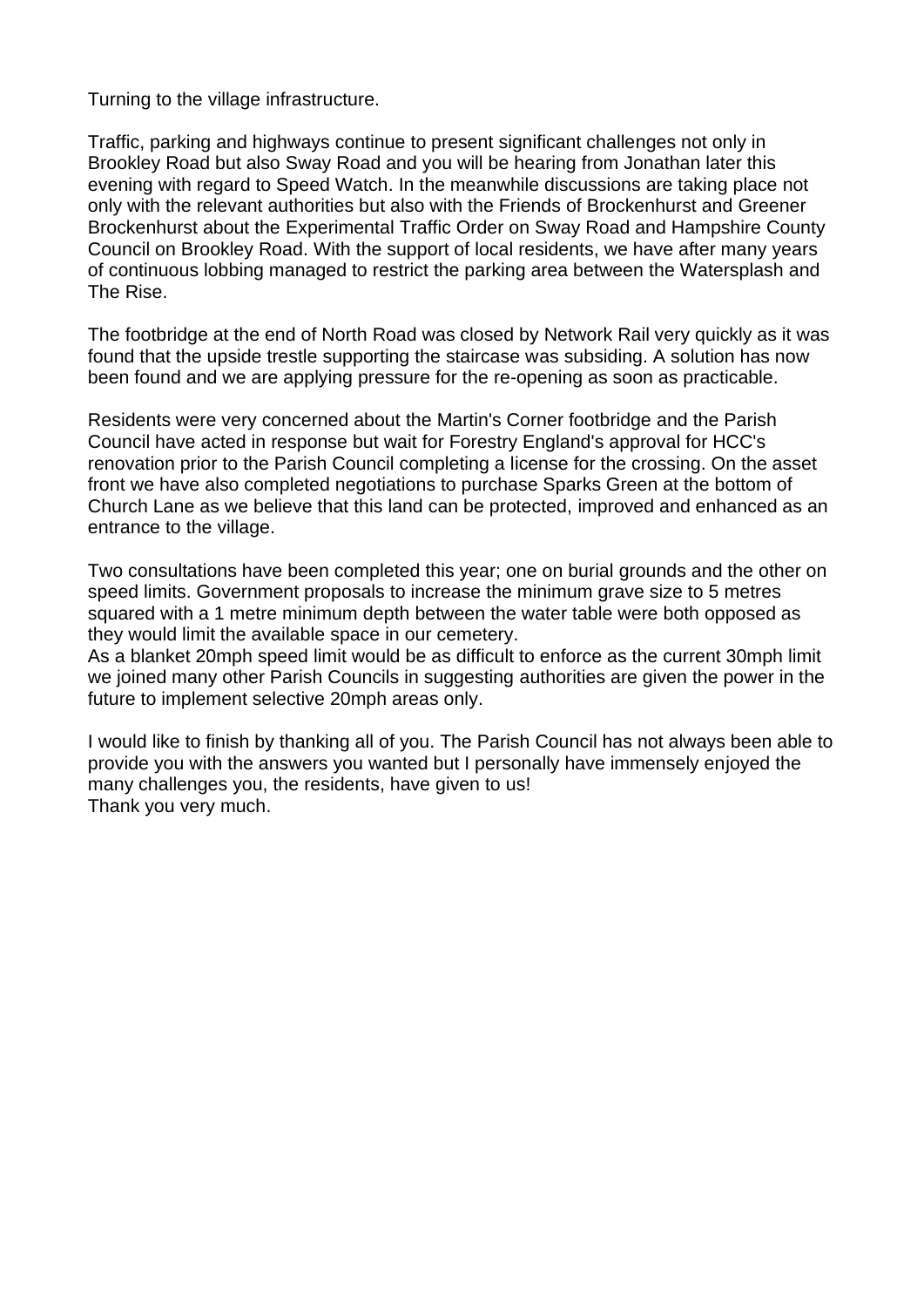## **Appendix two**

#### **Nalder Trust Report given by Cllr Michael Croker chairman of the Nalder Trust Committee**

I am the Chairman of the Nalder Trust Committee of the Parish Council and I want to talk about ghosts. Not what I suspect you expected tonight. An unusual and possibly unique subject for an Annual Parish Meeting.

Ghosts are often nameless and without physical manifestation. But the ghost I particularly want to talk about definitely has a name, and what a name it is: **Frances Louisa Lydia Fielding Nalder** and she definitely has a physical presence after life. Probably many of you have never heard of her. Those of you who have, may know a little about her. So:-

#### MISS NALDER'S LIFE

In life she lived in Wilverley Road, in a house called Green Pastures, and was an avid tennis player. She does not seem to have had much interaction with village life apart from that. We don't even know if she worked. No known photo of her exists. and so she is something of a phantom presence.

#### HER GIFT

But she did one amazing thing. In her will, she provided for the creation of a new charitable trust, She bequeathed Green Pastures to the Parish Council to become a home for old people and the property was to be renamed after her. To this day, the Parish Council is the trustee of that trust.

#### GREEN PASTURES

Those of you who have an intimate knowledge of Wilverley Road will know that there is now no house called Green Pastures. It is gone, demolished years ago. Before she died, Miss Nalder became unwell and the house was sold to pay for care costs. So, instead of the house and land, in 1993 the Council received what was left, a sum of about £100,000.

#### HOMEFORDE HOUSE

With this endowment, the Council bought two flats in Homeforde House and let these on social rent terms to people who would not otherwise have anywhere to live locally. Today the Trust owns four flats in the complex, all of which carry the name of Miss Nalder over their front doors. These are the closest so far the Trust has been able to come to fulfilling Miss Nalder's wish that her house should be called after her and used for housing.

#### ALMSHOUSES

The trust created was charitable but it was also an almshouse charity. "Alms" meaning charity and thus an Almshouse is a house given by private charity for the housing of the needy. Almshouses are, almost uniquely English in both origin and existence. There are a few in Scotland and Wales and some in the Netherlands. As with all charities, they have potentially perpetual life. The oldest one in England is 900 years old. There are many with hundreds of years behind them.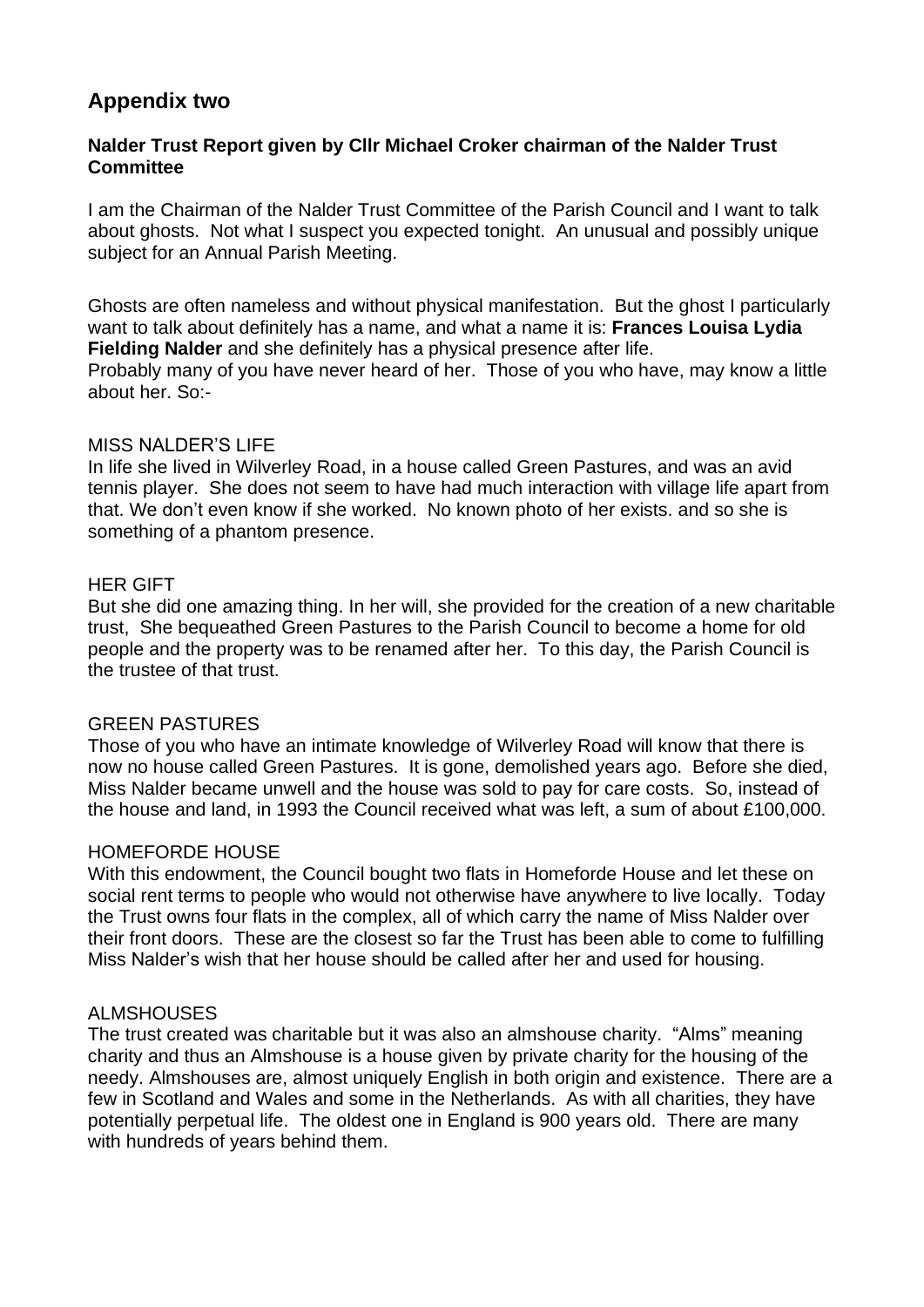#### 30 YEAR ANNIVERSARY – FUTURE

Approaching the 30 year anniversary of our Almshouses, the Council has been looking at the future development of the trust. As we know, the housing situation has got markedly worse since Miss Nalder died.

The Trust may be in a position to help the most needy: elderly mostly single people who would otherwise be homeless, so we have been looking at the feasibility of building a new small Almshouse development of our own, probably of about 6 units. One that would come much closer to Miss Nalder's original intention of a stand-alone complex.

We also have to remember that Homeforde House was one of the first McCarthy Stone developments and its finite life will not match the longevity of the Trust. Providing high class homes will help keep our residents out of hospital or care needs.

Almshouses are exempt from Right to Buy. So, anything we build or own will therefore be a permanent addition to social housing and we can tap into Homes England's funding for construction and subsidised loans. That is good. What is not so good news is that we need a suitable central site in the village which we would have to fund ourselves. If you have any suggestions do let us know. We need another Miss Nalder, or indeed, multiple Miss Nalder's. Are you perhaps sitting here tonight?

So, to conclude. If any of you are interested in social housing and want to see this village expand its provision for those in need we would be delighted.

- If you want to help guide the Trust, we have spaces on our advisory Committee for non councillors;

- If you want to provide a donation, please contact the Administrator to the Nalder Trust, who is the same as the Clerk to the Council

- If you want to provide a legacy to the trust, please also contact the Administrator who can provide a suitable form of words for your will.

and, finally

- if you know anything more about Miss Nalder we would be very interested in making concrete, the rather ephemeral information we have about her.

We are in the process of updating the web site with more information. However, I shall be around after this meeting if you have any questions or want more information, especially if you want to become the next Miss Nalder! Or you can contact the ADMINISTRATOR.

I hope in this short session that I have brought Miss Nalder and her generous and amazing foresight more to life. I thank you for your attention.

MICHAEL CROKER APRIL 2022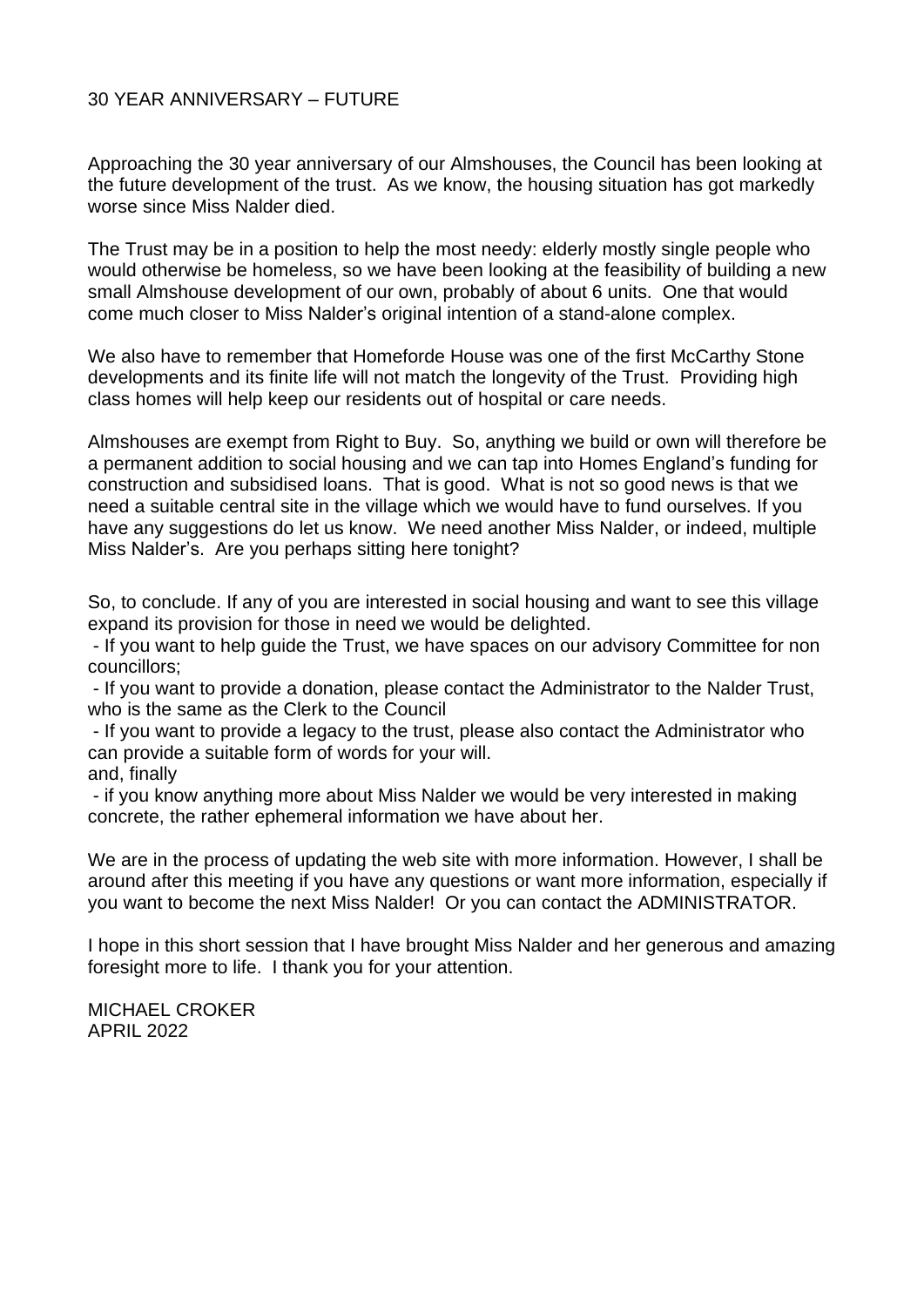# **Appendix three**

## **Report from Brockenhurst Village Trust given by Sarah Neller**

## **Summary View of 2021 for the Brockenhurst Village Trust.**

As way of a quick overview, The Brockenhurst Village Trust is a registered charity run by volunteers providing educational, recreational, and social facilities for the people of Brockenhurst.

Our biggest responsibility is for the buildings and facilities on the Highwood Road Site. The trust employs four members of staff, including myself, but relies upon the skills, time and dedication of volunteers to maintain and develop the facilities.

Much has changed on the site over the past five years. With older facilities being replaced with new ones, such as the Multi Use Games Area and a purpose-built Scout Hall. But with change comes opportunity. So please visit our website to find out how you can get involved and help shape the facilities for both now and the future. (Contact details can be found on the back of our leaflet or pop in for a chat). www.brockenhurstvillage.org.uk

## So, looking back to 2021:

COVID-19 meant that the Hall was closed for most of the first half of 2021, with bookings not returning to some kind of normality until June, but even then, well below pre-Covid levels of activity.

However, we avoided significant losses by receiving generous support from the Covid grants and generating a new income stream with our Charity Shop. More on this in a moment.

## **Summary of Accounts for 2021 (pre-audited figures)**

Income from lettings £52k. Other income, including the Charity Shop was £33k. Income from government grants and furlough during the coronavirus pandemic was £41k. Operating costs were £92k and we spent £12.5k on new central heating boilers. So, our nett outcome after depreciation (£30k/yr) was £6585.

#### **Highlights of 2021**

**The Food Rescue Kitchen;** We continued this partnership, started back in 2020. Jane used space at the beginning of the year to create a food hub. Collecting surplus food from local supermarkets and distributing it to those in need within our community. This was a lifeline for some families and we were proud to be able to assist in this small way when the building wasn't being used during the lockdowns.

**Launch of our Charity Shop;** Following the Preschool relocating to the school we took the opportunity to trial a charity shop in the then vacant Oak Room. We were assisted by HCC Waste Prevention team in the form of a £1200 grant.

The main objectives for the shop were;

- 1. Cover the income from previous lettings of this room
- 2. Deliver on our stated commitment to sustainability and
- 3. Offer different and new ways for our community to become involved a. volunteering, donating and as customers.

Doors opened on April 12<sup>th</sup> last year when non-essential retail was given the covid green light. But even before this we had attracted 10+ volunteers and amassed significant volumes of donations. And I take this opportunity to thank everyone who has supported us so far. We could not provide this exciting addition to our service without the support of our community.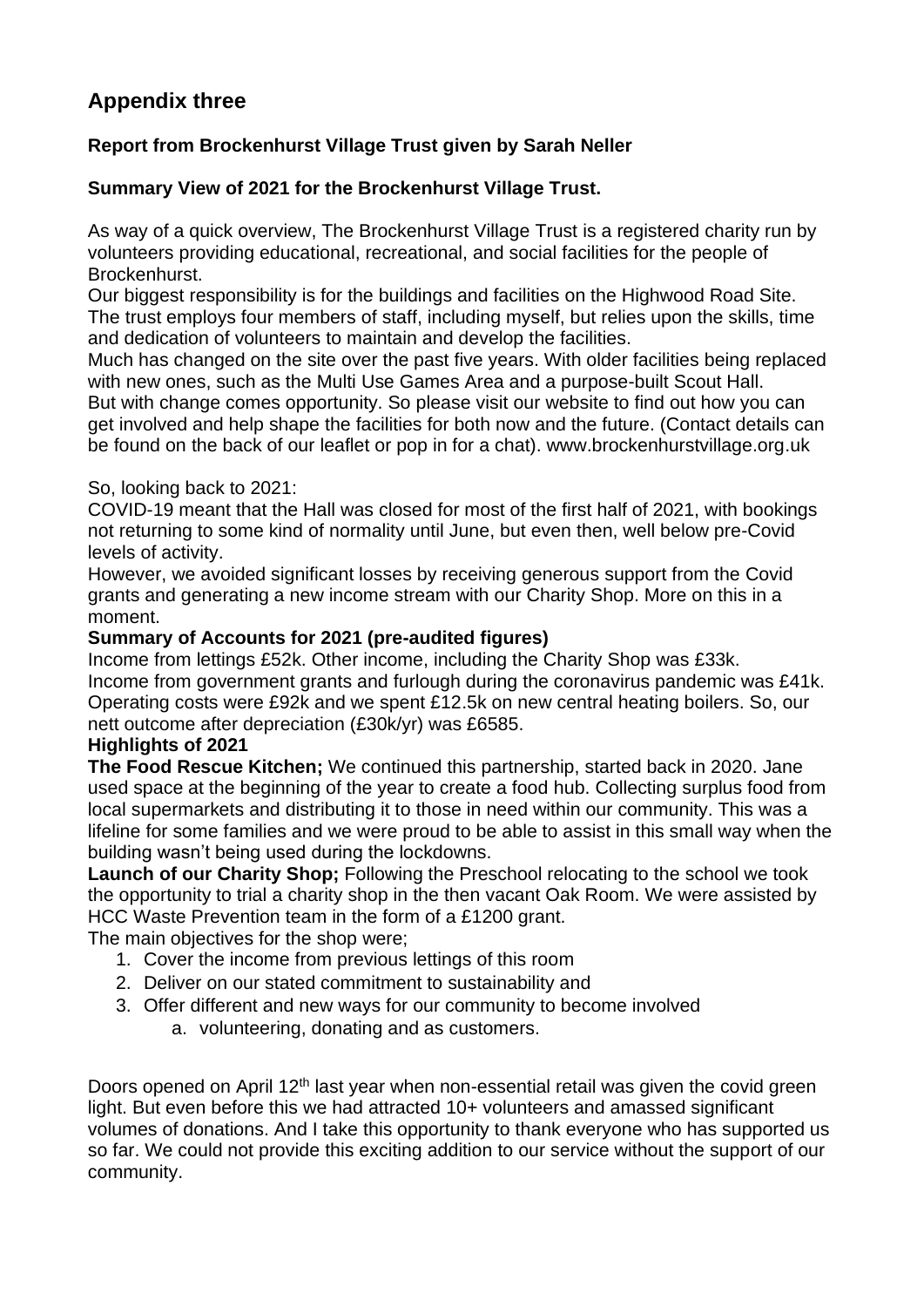**Participating in The Kickstart Scheme** – the scheme was provided by the government and offered funding to employers to create new jobs for 16–24-year-olds currently on Universal Credit and in danger of becoming long-term unemployed.

We created two new vacancies comprising: Retail Assistant and Marketing Assistant. We had two young people join us last year to take advantage of these opportunities. It was a privilege for us to be able to support them as they start out on their careers. Getting involved in the scheme also gave us an opportunity to reflect on our policies and procedures and leaving us improved for the future.

#### **Ongoing Concerns**

Although the litigation against the Trust concerning alleged statutory noise nuisance from the MUGA was decided in the Trust's favour in January 2021, complaints were subsequently made to New Forest District Council's Environmental Health department. NFDC Env. Health advised us to create and implement a Noise Management Plan. The Trust decided to apply for planning for the installation of a lockable fence around the facility in 2022. This application has now been made and we await the outcome.

#### **Looking Forward**

We are excited at the prospect of new opportunities and look forward to working closely with our community to explore these.

I will end by expressing our thanks to all of our volunteers, users and community for their ongoing support.